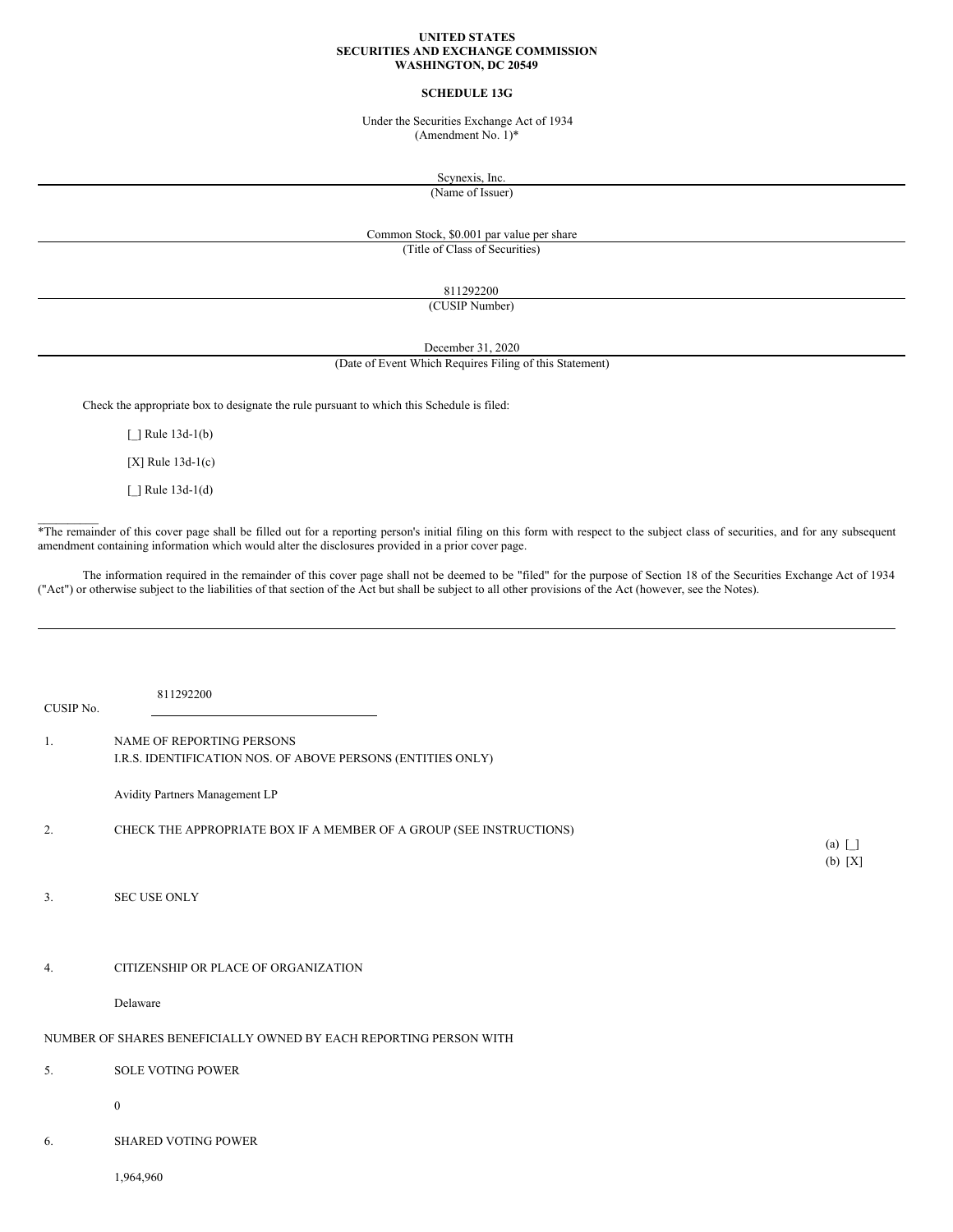| 7.  | <b>SOLE DISPOSITIVE POWER</b>                                                           |            |
|-----|-----------------------------------------------------------------------------------------|------------|
|     | $\boldsymbol{0}$                                                                        |            |
| 8.  | SHARED DISPOSITIVE POWER                                                                |            |
|     | 1,964,960                                                                               |            |
| 9.  | AGGREGATE AMOUNT BENEFICIALLY OWNED BY EACH REPORTING PERSON                            |            |
|     | 1,964,960                                                                               |            |
| 10. | CHECK BOX IF THE AGGREGATE AMOUNT IN ROW (9) EXCLUDES CERTAIN SHARES (SEE INSTRUCTIONS) | $\lceil$ 1 |
|     |                                                                                         |            |
| 11. | PERCENT OF CLASS REPRESENTED BY AMOUNT IN ROW (9)                                       |            |
|     | $9.9\%$ <sup>1</sup>                                                                    |            |
| 12. | TYPE OF REPORTING PERSON (SEE INSTRUCTIONS)                                             |            |
|     | IA, PN                                                                                  |            |

 $1$  The percentage of ownership based on 10,940,119 shares of Common Stock of the Company outstanding as of November 1, 2020, as reported on the Issuer's Form 10-Q filed on November 6, 2020, as adjusted for 8,340,00 shares issued in the Company's secondary offering of Common Stock, as reported in the Company's Prospectus Supplement, dated December 17, 2020, filed with the Securities and Exchange Commission on December 17, 2020.

| CUSIP No. | 811292200                                                                                |
|-----------|------------------------------------------------------------------------------------------|
| 1.        | NAME OF REPORTING PERSONS<br>I.R.S. IDENTIFICATION NOS. OF ABOVE PERSONS (ENTITIES ONLY) |
|           | Avidity Partners Management (GP) LLC                                                     |
| 2.        | CHECK THE APPROPRIATE BOX IF A MEMBER OF A GROUP (SEE INSTRUCTIONS)                      |
| 3.        | SEC USE ONLY                                                                             |
| 4.        | CITIZENSHIP OR PLACE OF ORGANIZATION                                                     |
|           | Delaware                                                                                 |
|           | NUMBER OF SHARES BENEFICIALLY OWNED BY EACH REPORTING PERSON WITH                        |
| 5.        | <b>SOLE VOTING POWER</b>                                                                 |
|           | $\bf{0}$                                                                                 |
| 6.        | <b>SHARED VOTING POWER</b>                                                               |
|           | 1,964,960                                                                                |
| 7.        | <b>SOLE DISPOSITIVE POWER</b>                                                            |
|           | $\bf{0}$                                                                                 |
| 8.        | SHARED DISPOSITIVE POWER                                                                 |
|           | 1,964,960                                                                                |
| 9.        | AGGREGATE AMOUNT BENEFICIALLY OWNED BY EACH REPORTING PERSON                             |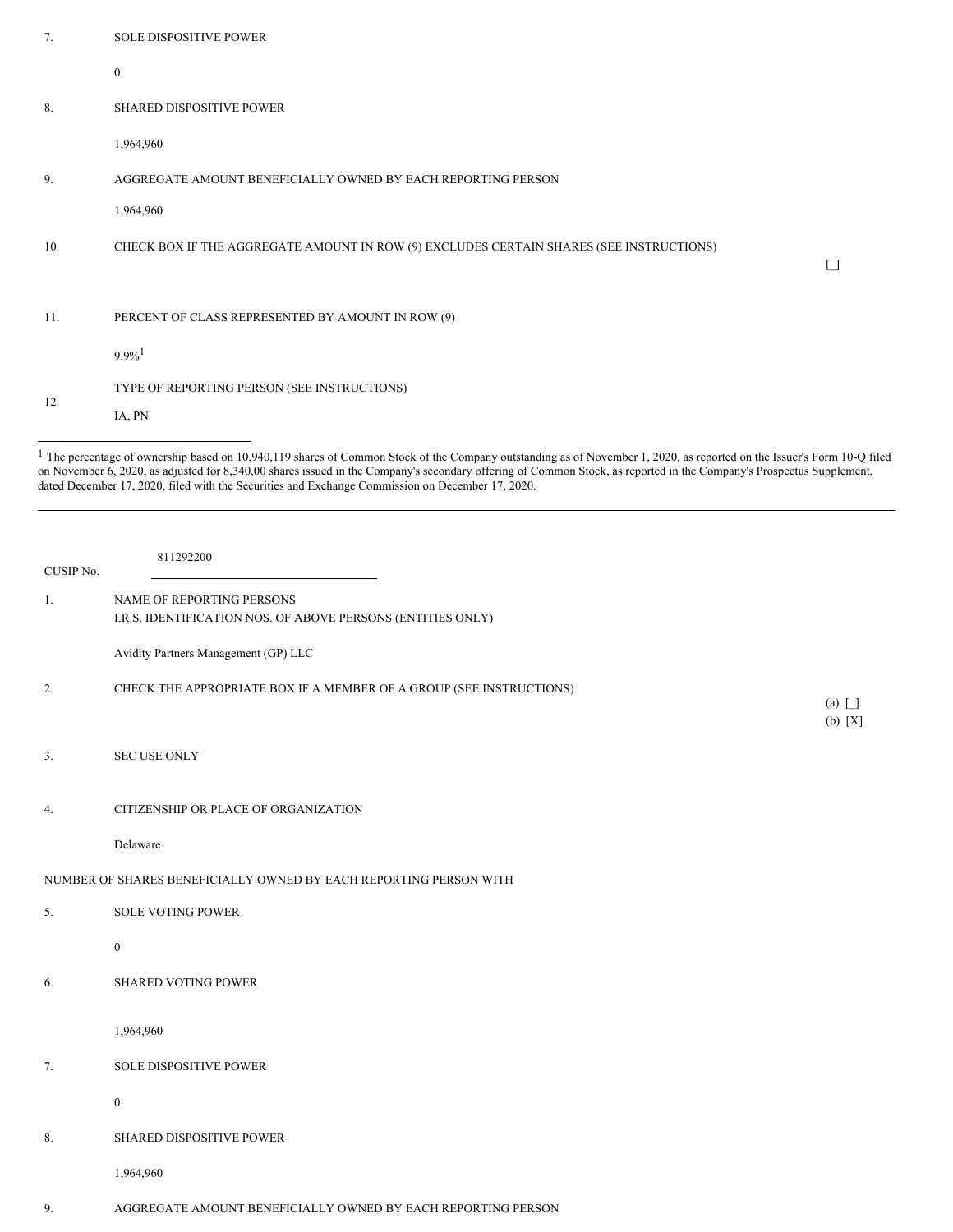|           | 1,964,960                                                                                                                                                                                                                                                                                                                                                                                                                                                      |                                        |
|-----------|----------------------------------------------------------------------------------------------------------------------------------------------------------------------------------------------------------------------------------------------------------------------------------------------------------------------------------------------------------------------------------------------------------------------------------------------------------------|----------------------------------------|
| 10.       | CHECK BOX IF THE AGGREGATE AMOUNT IN ROW (9) EXCLUDES CERTAIN SHARES (SEE INSTRUCTIONS)                                                                                                                                                                                                                                                                                                                                                                        | $\begin{bmatrix} 1 \\ 1 \end{bmatrix}$ |
| 11.       | PERCENT OF CLASS REPRESENTED BY AMOUNT IN ROW (9)                                                                                                                                                                                                                                                                                                                                                                                                              |                                        |
|           | $9.9\%$ <sup>2</sup>                                                                                                                                                                                                                                                                                                                                                                                                                                           |                                        |
| 12.       | TYPE OF REPORTING PERSON (SEE INSTRUCTIONS)                                                                                                                                                                                                                                                                                                                                                                                                                    |                                        |
|           | O <sub>O</sub>                                                                                                                                                                                                                                                                                                                                                                                                                                                 |                                        |
|           | <sup>2</sup> The percentage of ownership based on 10,940,119 shares of Common Stock of the Company outstanding as of November 1, 2020, as reported on the Issuer's Form 10-Q filed<br>on November 6, 2020, as adjusted for 8,340,00 shares issued in the Company's secondary offering of Common Stock, as reported in the Company's Prospectus Supplement,<br>dated December 17, 2020, filed with the Securities and Exchange Commission on December 17, 2020. |                                        |
| CUSIP No. | 811292200                                                                                                                                                                                                                                                                                                                                                                                                                                                      |                                        |
| 1.        | NAME OF REPORTING PERSONS<br>I.R.S. IDENTIFICATION NOS. OF ABOVE PERSONS (ENTITIES ONLY)                                                                                                                                                                                                                                                                                                                                                                       |                                        |
|           | Avidity Capital Partners Fund (GP) LP                                                                                                                                                                                                                                                                                                                                                                                                                          |                                        |
| 2.        | CHECK THE APPROPRIATE BOX IF A MEMBER OF A GROUP (SEE INSTRUCTIONS)                                                                                                                                                                                                                                                                                                                                                                                            | $(a)$ $\Box$<br>(b) [X]                |
| 3.        | <b>SEC USE ONLY</b>                                                                                                                                                                                                                                                                                                                                                                                                                                            |                                        |
| 4.        | CITIZENSHIP OR PLACE OF ORGANIZATION                                                                                                                                                                                                                                                                                                                                                                                                                           |                                        |
|           | Delaware                                                                                                                                                                                                                                                                                                                                                                                                                                                       |                                        |
|           | NUMBER OF SHARES BENEFICIALLY OWNED BY EACH REPORTING PERSON WITH                                                                                                                                                                                                                                                                                                                                                                                              |                                        |
| 5.        | <b>SOLE VOTING POWER</b>                                                                                                                                                                                                                                                                                                                                                                                                                                       |                                        |
|           | $\boldsymbol{0}$                                                                                                                                                                                                                                                                                                                                                                                                                                               |                                        |
| 6.        | <b>SHARED VOTING POWER</b>                                                                                                                                                                                                                                                                                                                                                                                                                                     |                                        |
|           | 1,964,960                                                                                                                                                                                                                                                                                                                                                                                                                                                      |                                        |
| 7.        | <b>SOLE DISPOSITIVE POWER</b>                                                                                                                                                                                                                                                                                                                                                                                                                                  |                                        |
|           | $\boldsymbol{0}$                                                                                                                                                                                                                                                                                                                                                                                                                                               |                                        |
| 8.        | <b>SHARED DISPOSITIVE POWER</b>                                                                                                                                                                                                                                                                                                                                                                                                                                |                                        |
|           | 1,964,960                                                                                                                                                                                                                                                                                                                                                                                                                                                      |                                        |
| 9.        | AGGREGATE AMOUNT BENEFICIALLY OWNED BY EACH REPORTING PERSON                                                                                                                                                                                                                                                                                                                                                                                                   |                                        |

1,964,960

10. CHECK BOX IF THE AGGREGATE AMOUNT IN ROW (9) EXCLUDES CERTAIN SHARES (SEE INSTRUCTIONS)

 $\hfill\relax{\textstyle\bigcup}$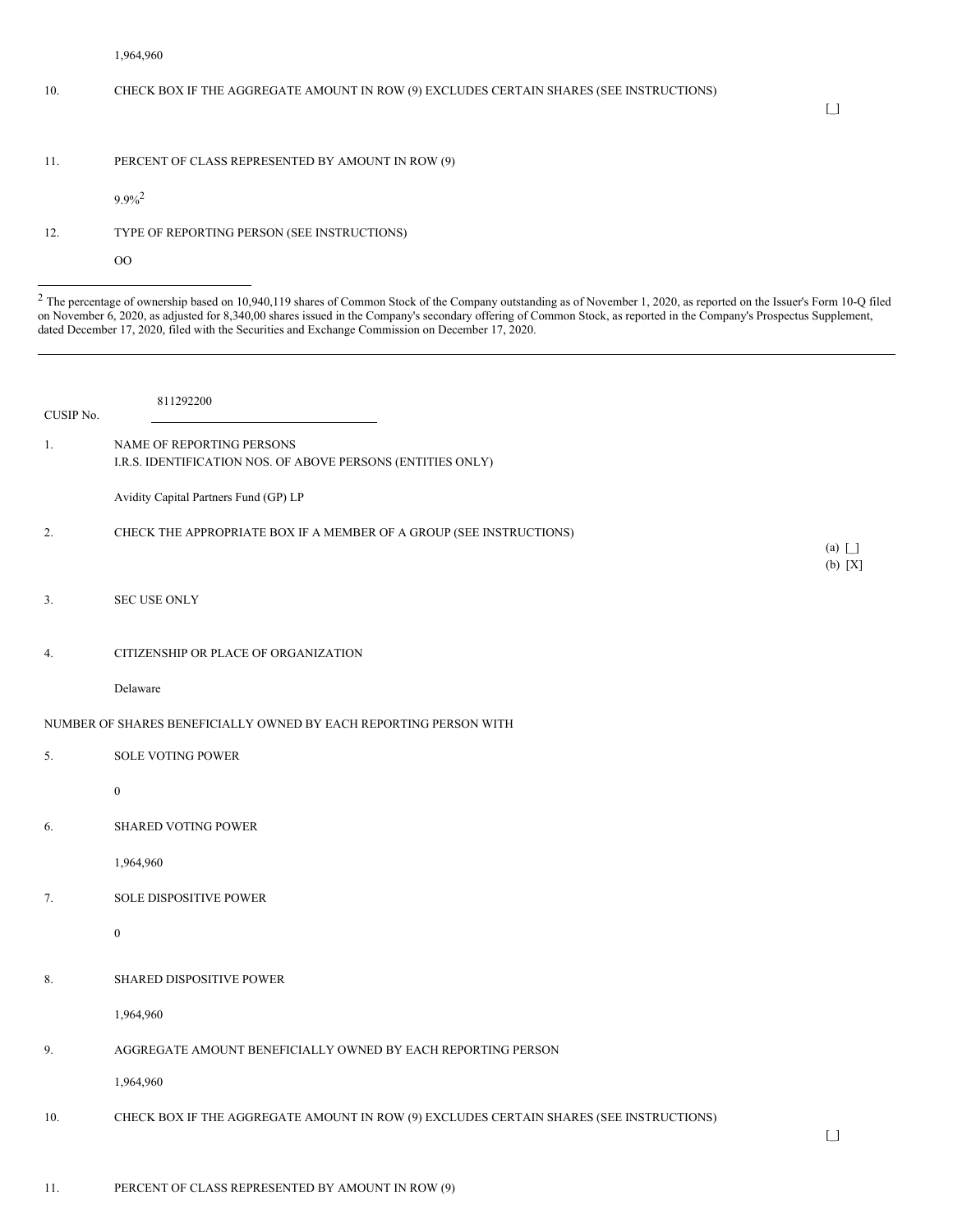9.9%<sup>3</sup>

## 12. TYPE OF REPORTING PERSON (SEE INSTRUCTIONS)

OO, PN

<sup>3</sup> The percentage of ownership based on 10,940,119 shares of Common Stock of the Company outstanding as of November 1, 2020, as reported on the Issuer's Form 10-Q filed on November 6, 2020, as adjusted for 8,340,00 shares issued in the Company's secondary offering of Common Stock, as reported in the Company's Prospectus Supplement, dated December 17, 2020, filed with the Securities and Exchange Commission on December 17, 2020.

| CUSIP No. | 811292200                                                                                |                                             |
|-----------|------------------------------------------------------------------------------------------|---------------------------------------------|
| 1.        | NAME OF REPORTING PERSONS<br>I.R.S. IDENTIFICATION NOS. OF ABOVE PERSONS (ENTITIES ONLY) |                                             |
|           | Avidity Capital Partners (GP) LLC                                                        |                                             |
| 2.        | CHECK THE APPROPRIATE BOX IF A MEMBER OF A GROUP (SEE INSTRUCTIONS)                      | $(a)$ $\Box$<br>(b) [X]                     |
| 3.        | <b>SEC USE ONLY</b>                                                                      |                                             |
| 4.        | CITIZENSHIP OR PLACE OF ORGANIZATION                                                     |                                             |
|           | Delaware                                                                                 |                                             |
|           | NUMBER OF SHARES BENEFICIALLY OWNED BY EACH REPORTING PERSON WITH                        |                                             |
| 5.        | <b>SOLE VOTING POWER</b>                                                                 |                                             |
|           | $\boldsymbol{0}$                                                                         |                                             |
| 6.        | <b>SHARED VOTING POWER</b>                                                               |                                             |
|           | 1,964,960                                                                                |                                             |
| 7.        | <b>SOLE DISPOSITIVE POWER</b>                                                            |                                             |
|           | $\boldsymbol{0}$                                                                         |                                             |
| 8.        | <b>SHARED DISPOSITIVE POWER</b>                                                          |                                             |
|           | 1,964,960                                                                                |                                             |
| 9.        | AGGREGATE AMOUNT BENEFICIALLY OWNED BY EACH REPORTING PERSON                             |                                             |
|           | 1,964,960                                                                                |                                             |
| 10.       | CHECK BOX IF THE AGGREGATE AMOUNT IN ROW (9) EXCLUDES CERTAIN SHARES (SEE INSTRUCTIONS)  | $\begin{bmatrix} \phantom{-} \end{bmatrix}$ |
| 11.       | PERCENT OF CLASS REPRESENTED BY AMOUNT IN ROW (9)                                        |                                             |
|           | $9.9\%^{4}$                                                                              |                                             |
| 12.       | TYPE OF REPORTING PERSON (SEE INSTRUCTIONS)                                              |                                             |
|           | $_{\rm OO}$                                                                              |                                             |

<sup>4</sup> The percentage of ownership based on 10,940,119 shares of Common Stock of the Company outstanding as of November 1, 2020, as reported on the Issuer's Form 10-Q filed on November 6, 2020, as adjusted for 8,340,00 shares issued in the Company's secondary offering of Common Stock, as reported in the Company's Prospectus Supplement, dated December 17, 2020, filed with the Securities and Exchange Commission on December 17, 2020.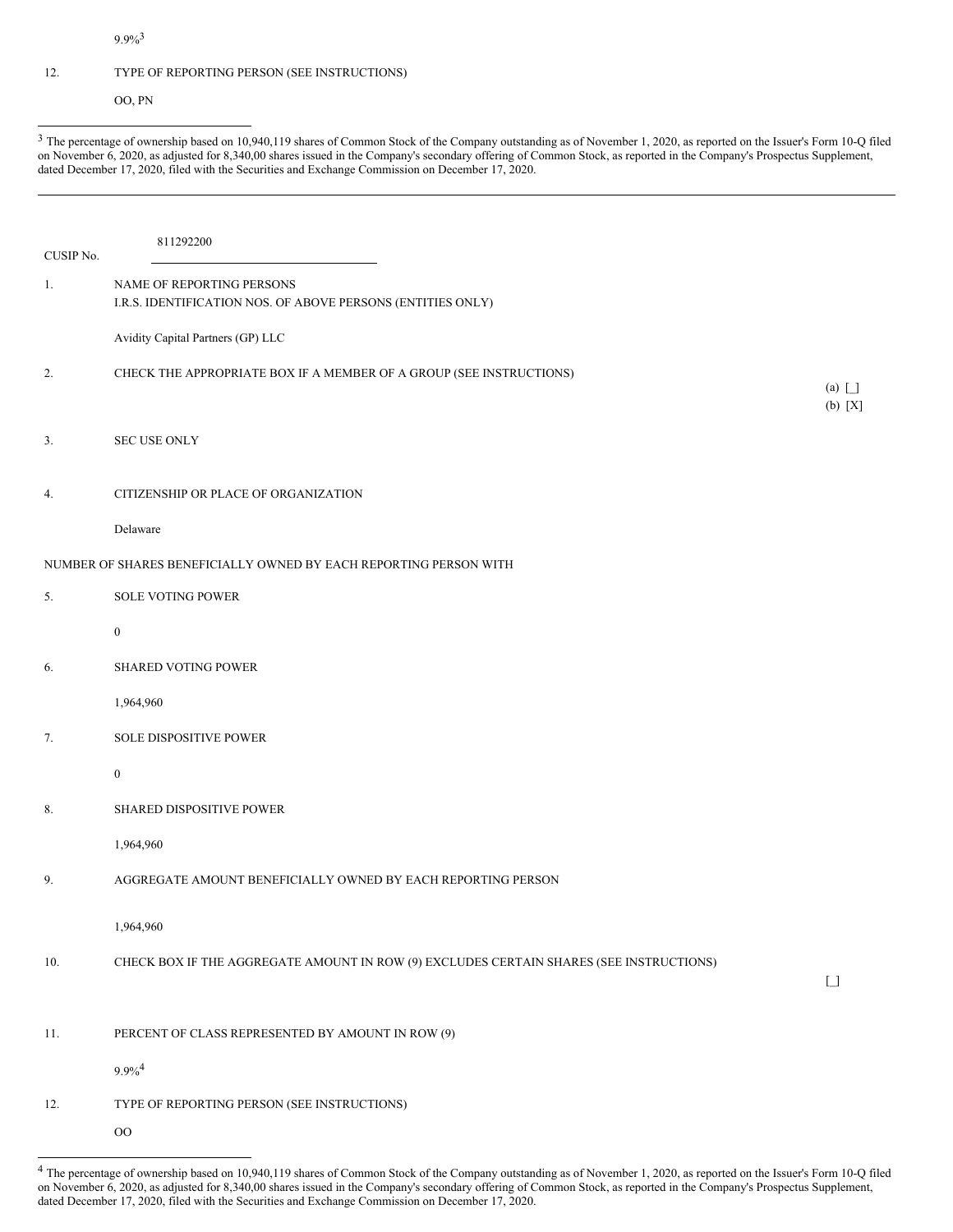| CUSIP No. | 811292200                                                                                |                                        |
|-----------|------------------------------------------------------------------------------------------|----------------------------------------|
| 1.        | NAME OF REPORTING PERSONS<br>I.R.S. IDENTIFICATION NOS. OF ABOVE PERSONS (ENTITIES ONLY) |                                        |
|           | Avidity Master Fund LP                                                                   |                                        |
| 2.        | CHECK THE APPROPRIATE BOX IF A MEMBER OF A GROUP (SEE INSTRUCTIONS)                      | $(a)$ $\Box$                           |
| 3.        | <b>SEC USE ONLY</b>                                                                      | $(b) [X]$                              |
| 4.        | CITIZENSHIP OR PLACE OF ORGANIZATION                                                     |                                        |
|           | Cayman Islands                                                                           |                                        |
|           | NUMBER OF SHARES BENEFICIALLY OWNED BY EACH REPORTING PERSON WITH                        |                                        |
| 5.        | <b>SOLE VOTING POWER</b>                                                                 |                                        |
|           | $\boldsymbol{0}$                                                                         |                                        |
| 6.        | <b>SHARED VOTING POWER</b>                                                               |                                        |
|           | 1,979,800                                                                                |                                        |
| 7.        | <b>SOLE DISPOSITIVE POWER</b>                                                            |                                        |
|           | $\bf{0}$                                                                                 |                                        |
| 8.        | <b>SHARED DISPOSITIVE POWER</b>                                                          |                                        |
|           | 1,979,800                                                                                |                                        |
| 9.        | AGGREGATE AMOUNT BENEFICIALLY OWNED BY EACH REPORTING PERSON                             |                                        |
|           | 1,979,800                                                                                |                                        |
| 10.       | CHECK BOX IF THE AGGREGATE AMOUNT IN ROW (9) EXCLUDES CERTAIN SHARES (SEE INSTRUCTIONS)  | $\begin{bmatrix} 1 \\ 1 \end{bmatrix}$ |
|           |                                                                                          |                                        |
| 11.       | PERCENT OF CLASS REPRESENTED BY AMOUNT IN ROW (9)                                        |                                        |
|           | $9.9\%$ <sup>5</sup>                                                                     |                                        |
| 12.       | TYPE OF REPORTING PERSON (SEE INSTRUCTIONS)                                              |                                        |
|           | OO, PN                                                                                   |                                        |

811292200

CUSIP No

<sup>5</sup> The percentage of ownership based on 10,940,119 shares of Common Stock of the Company outstanding as of November 1, 2020, as reported on the Issuer's Form 10-Q filed on November 6, 2020, as adjusted for 8,340,00 shares issued in the Company's secondary offering of Common Stock, as reported in the Company's Prospectus Supplement, dated December 17, 2020, filed with the Securities and Exchange Commission on December 17, 2020.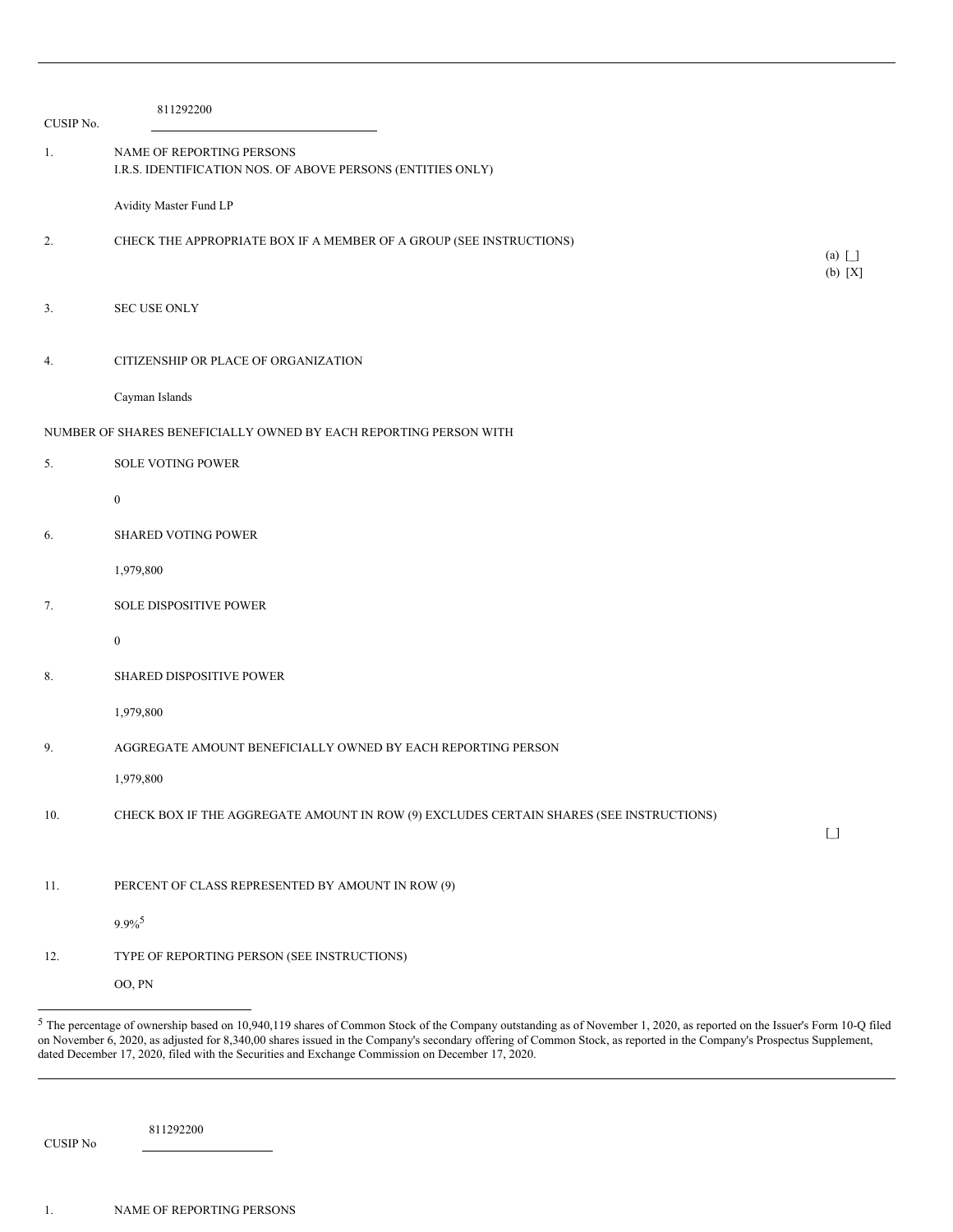|     | I.R.S. IDENTIFICATION NOS. OF ABOVE PERSONS (ENTITIES ONLY)                             |                                        |
|-----|-----------------------------------------------------------------------------------------|----------------------------------------|
|     | David Witzke                                                                            |                                        |
| 2.  | CHECK THE APPROPRIATE BOX IF A MEMBER OF A GROUP (SEE INSTRUCTIONS)                     | $(a) \mid$                             |
|     |                                                                                         | $(b) [X]$                              |
| 3.  | SEC USE ONLY                                                                            |                                        |
|     |                                                                                         |                                        |
| 4.  | CITIZENSHIP OR PLACE OF ORGANIZATION                                                    |                                        |
|     | United States of America                                                                |                                        |
|     | NUMBER OF SHARES BENEFICIALLY OWNED BY EACH REPORTING PERSON WITH                       |                                        |
| 5.  | <b>SOLE VOTING POWER</b>                                                                |                                        |
|     | $\bf{0}$                                                                                |                                        |
| 6.  | <b>SHARED VOTING POWER</b>                                                              |                                        |
|     | 1,964,960                                                                               |                                        |
| 7.  | SOLE DISPOSITIVE POWER                                                                  |                                        |
|     | $\bf{0}$                                                                                |                                        |
| 8.  | <b>SHARED DISPOSITIVE POWER</b>                                                         |                                        |
|     | 1,964,960                                                                               |                                        |
| 9.  | AGGREGATE AMOUNT BENEFICIALLY OWNED BY EACH REPORTING PERSON                            |                                        |
|     | 1,964,960                                                                               |                                        |
| 10. | CHECK BOX IF THE AGGREGATE AMOUNT IN ROW (9) EXCLUDES CERTAIN SHARES (SEE INSTRUCTIONS) |                                        |
|     |                                                                                         | $\begin{bmatrix} 1 \\ 1 \end{bmatrix}$ |
| 11. | PERCENT OF CLASS REPRESENTED BY AMOUNT IN ROW (9)                                       |                                        |
|     | $9.9\%$ <sup>6</sup>                                                                    |                                        |
|     | TYPE OF REPORTING PERSON (SEE INSTRUCTIONS)                                             |                                        |
| 12. | $\ensuremath{\mathop{\rm IN}\nolimits}$                                                 |                                        |

<sup>6</sup> The percentage of ownership based on 10,940,119 shares of Common Stock of the Company outstanding as of November 1, 2020, as reported on the Issuer's Form 10-Q filed on November 6, 2020, as adjusted for 8,340,00 shares issued in the Company's secondary offering of Common Stock, as reported in the Company's Prospectus Supplement, dated December 17, 2020, filed with the Securities and Exchange Commission on December 17, 2020.

CUSIP No

811292200

1. NAME OF REPORTING PERSONS I.R.S. IDENTIFICATION NOS. OF ABOVE PERSONS (ENTITIES ONLY)

Michael Gregory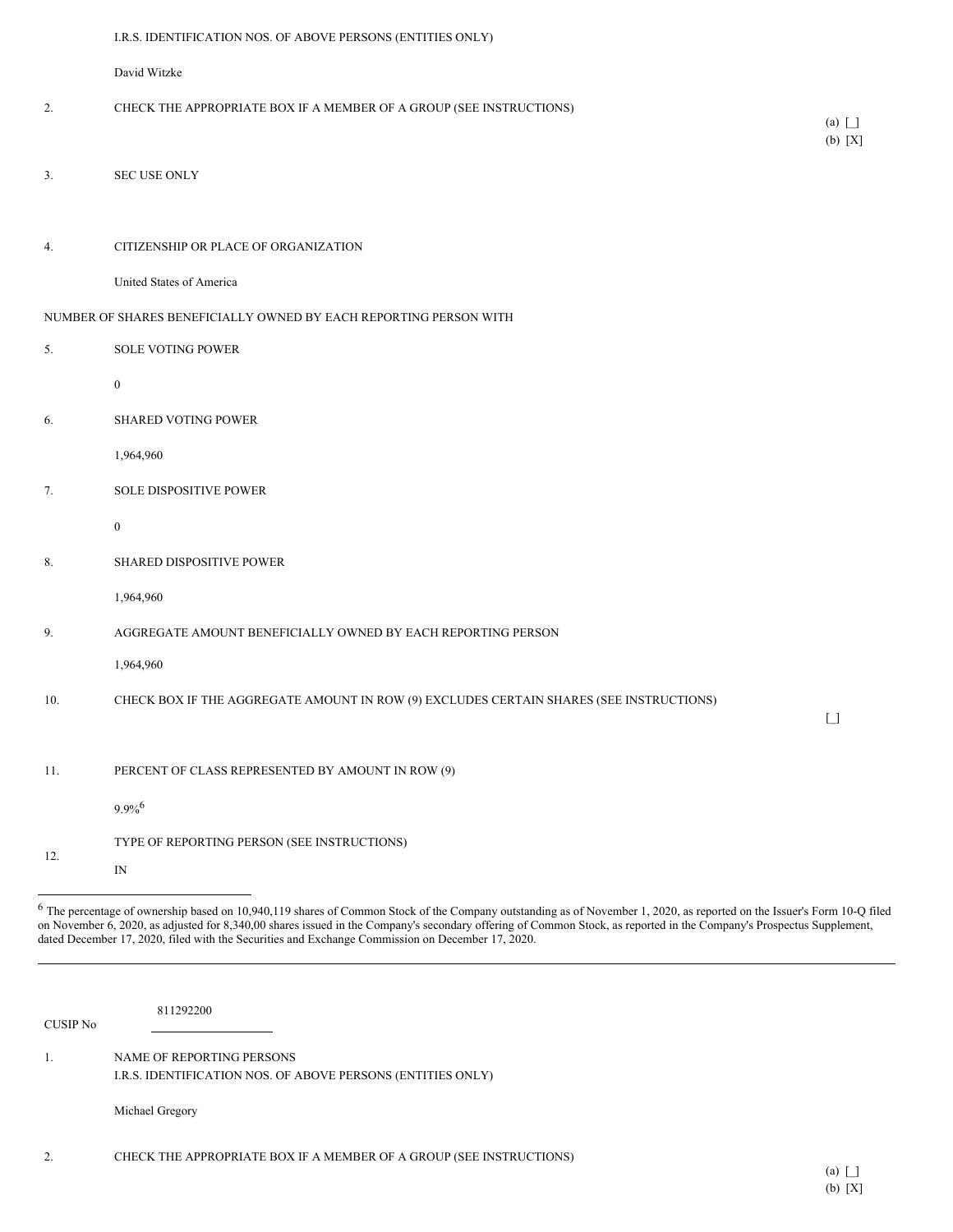| 3.  | SEC USE ONLY                                                                            |                                        |
|-----|-----------------------------------------------------------------------------------------|----------------------------------------|
| 4.  | CITIZENSHIP OR PLACE OF ORGANIZATION<br>United States of America                        |                                        |
|     | NUMBER OF SHARES BENEFICIALLY OWNED BY EACH REPORTING PERSON WITH                       |                                        |
| 5.  | <b>SOLE VOTING POWER</b>                                                                |                                        |
|     | $\boldsymbol{0}$                                                                        |                                        |
| 6.  | <b>SHARED VOTING POWER</b>                                                              |                                        |
|     | 1,964,960                                                                               |                                        |
| 7.  | SOLE DISPOSITIVE POWER                                                                  |                                        |
|     | $\boldsymbol{0}$                                                                        |                                        |
| 8.  | SHARED DISPOSITIVE POWER                                                                |                                        |
|     | 1,964,960                                                                               |                                        |
| 9.  | AGGREGATE AMOUNT BENEFICIALLY OWNED BY EACH REPORTING PERSON                            |                                        |
|     | 1,964,960                                                                               |                                        |
| 10. | CHECK BOX IF THE AGGREGATE AMOUNT IN ROW (9) EXCLUDES CERTAIN SHARES (SEE INSTRUCTIONS) | $\begin{bmatrix} 1 \\ 2 \end{bmatrix}$ |
|     |                                                                                         |                                        |
| 11. | PERCENT OF CLASS REPRESENTED BY AMOUNT IN ROW (9)                                       |                                        |
|     | $9.9\%$ <sup>7</sup>                                                                    |                                        |
| 12. | TYPE OF REPORTING PERSON (SEE INSTRUCTIONS)<br>IN                                       |                                        |
|     |                                                                                         |                                        |

 $^7$  The percentage of ownership based on 10,940,119 shares of Common Stock of the Company outstanding as of November 1, 2020, as reported on the Issuer's Form 10-Q filed on November 6, 2020, as adjusted for 8,340,00 shares issued in the Company's secondary offering of Common Stock, as reported in the Company's Prospectus Supplement, dated December 17, 2020, filed with the Securities and Exchange Commission on December 17, 2020.

| Item 1. | (a).    | Name of Issuer:                                                                                                                                                                                                   |  |
|---------|---------|-------------------------------------------------------------------------------------------------------------------------------------------------------------------------------------------------------------------|--|
|         |         | Scynexis, Inc.                                                                                                                                                                                                    |  |
|         | $(b)$ . | Address of issuer's principal executive offices:                                                                                                                                                                  |  |
|         |         | 1 Evertrust Plaza, 13 <sup>th</sup> Floor<br>Jersey City, New Jersey 07302<br>United States of America                                                                                                            |  |
| Item 2. | (a).    | Name of person filing:                                                                                                                                                                                            |  |
|         |         | Avidity Partners Management LP<br>Avidity Partners Management (GP) LLC<br>Avidity Capital Partners Fund (GP) LP<br>Avidity Capital Partners (GP) LLC<br>Avidity Master Fund LP<br>David Witzke<br>Michael Gregory |  |

(b). Address or principal business office or, if none, residence: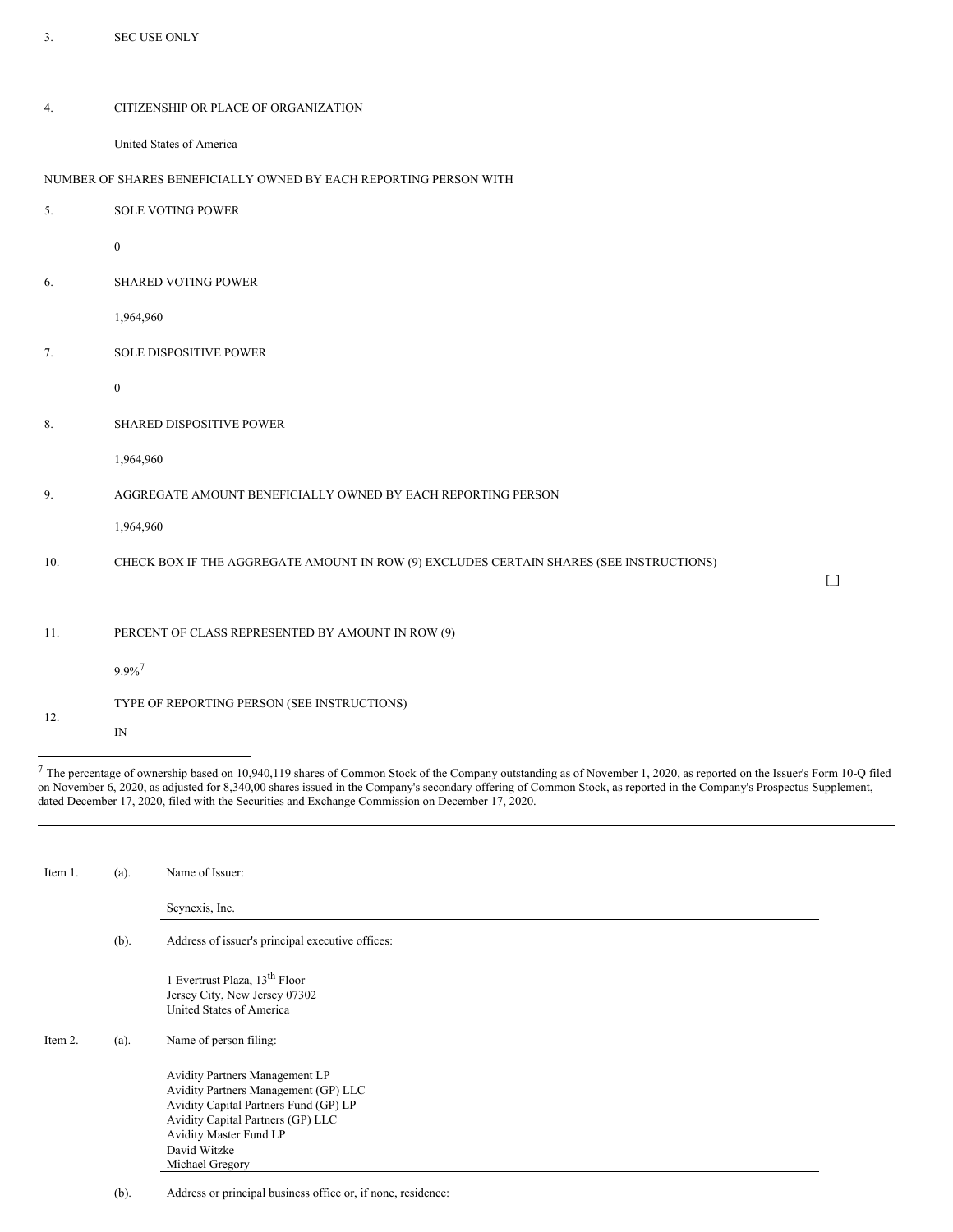Avidity Partners Management LP 2828 N Harwood Street, Suite 1220 Dallas, Texas 75201 United States of America

Avidity Partners Management (GP) LLC 2828 N Harwood Street, Suite 1220 Dallas, Texas 75201 United States of America

Avidity Capital Partners Fund (GP) LP 2828 N Harwood Street, Suite 1220 Dallas, Texas 75201 United States of America

Avidity Capital Partners (GP) LLC 2828 N Harwood Street, Suite 1220 Dallas, Texas 75201 United States of America

Avidity Master Fund LP 2828 N Harwood Street, Suite 1220 Dallas, Texas 75201 United States of America

David Witzke c/o Avidity Partners Management LP 2828 N Harwood Street, Suite 1220 Dallas, Texas 75201 United States of America

Michael Gregory c/o Avidity Partners Management LP 2828 N Harwood Street, Suite 1220 Dallas, Texas 75201 United States of America

# (c). Citizenship:

Avidity Partners Management LP– Delaware Avidity Partners Management (GP) LLC – Delaware Avidity Capital Partners Fund (GP) LP – Delaware Avidity Capital Partners (GP) LLC – Delaware Avidity Master Fund LP – Cayman Islands David Witzke – United States of America Michael Gregory – United States of America

(d). Title of class of securities:

Common Stock, \$0.001 par value per share

|  | (e). | CUSIP No.: |
|--|------|------------|
|--|------|------------|

## 811292200

| Item 3. |     |                   | If This Statement is filed pursuant to $\S$ , $\S$ , $240.13d-1(b)$ or $240.13d-2(b)$ , or (c), check whether the person filing is a |
|---------|-----|-------------------|--------------------------------------------------------------------------------------------------------------------------------------|
|         | (a) | i 1               | Broker or dealer registered under section 15 of the Act (15 U.S.C. 780).                                                             |
|         | (b) | ſ 1               | Bank as defined in section $3(a)(6)$ of the Act (15 U.S.C. 78c).                                                                     |
|         | (c) | ן ו               | Insurance company as defined in section $3(a)(19)$ of the Act (15 U.S.C. 78c).                                                       |
|         | (d) | ſ 1               | Investment company registered under section 8 of the Investment Company Act of 1940 (15 U.S.C. 80a-8).                               |
|         | (e) | ן ו               | An investment adviser in accordance with $\S 240.13d-1(b)(1)(ii)(E)$ ;                                                               |
|         | (f) | ſ 1               | An employee benefit plan or endowment fund in accordance with $\S 240.13d-1(b)(1)(ii)(F)$ ;                                          |
|         | (g) | $\lceil$ $\rceil$ | A parent holding company or control person in accordance with $\S 240.13d-1(b)(1)(ii)(G)$ ;                                          |
|         | (h) |                   | A sayings association as defined in Section 3(b) of the Federal Deposit Insurance Act (12 U.S.C.1813);                               |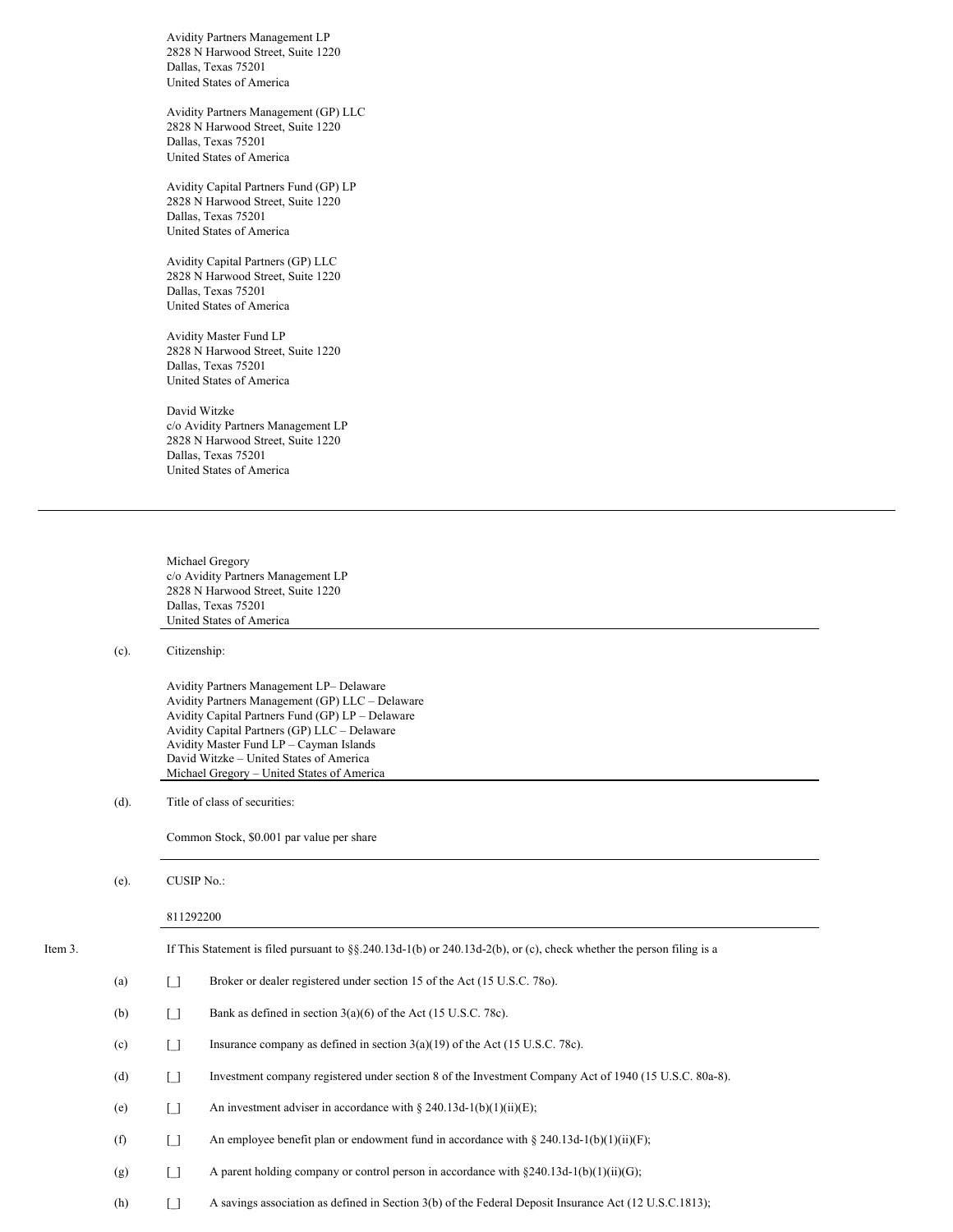- (i)  $\Box$  A church plan that is excluded from the definition of an investment company under section 3(c)(14) of the Investment Company Act of 1940 (15 U.S.C. 80a-3);
- (j)  $\Box$  A non-U.S. institution in accordance with §240.13d-1(b)(1)(ii)(J);
- (k)  $\Box$  Group, in accordance with §240.13d-1(b)(1)(ii)(K). If filing as a non-U.S. institution in accordance with §240.13d-1(b)(1)(ii)(J), please specify the type of institution:

#### Item 4. Ownership.

Provide the following information regarding the aggregate number and percentage of the class of securities of the issuer identified in Item 1.

(a) Amount beneficially owned:

Avidity Partners Management LP: 1,964,960 Avidity Partners Management (GP) LLC: 1,964,960 Avidity Capital Partners Fund (GP) LP: 1,964,960 Avidity Capital Partners (GP) LLC: 1,964,960 Avidity Master Fund LP: 1,979,800 David Witzke: 1,964,960 Michael Gregory: 1,964,960

(b) Percent of class:

Avidity Partners Management LP: 9.9% Avidity Partners Management (GP) LLC: 9.9% Avidity Capital Partners Fund (GP) LP: 9.9% Avidity Capital Partners (GP) LLC: 9.9% Avidity Master Fund LP: 9.9% David Witzke: 9.9% Michael Gregory: 9.9%

- (c) Number of shares as to which the person has:
	- (i) Sole power to vote or to direct the vote Avidity Partners Management LP: 0
	- (ii) Shared power to vote or to direct the vote Avidity Partners Management LP: 1,964,960
	- (iii) Sole power to dispose or to direct the disposition of Avidity Partners Management LP: 0
- David Witzke: 1,964,960 Michael Gregory: 1,964,960 Avidity Partners Management (GP) LLC: 0 Avidity Capital Partners Fund (GP) LP: 0 Avidity Capital Partners (GP) LLC: 0 Avidity Master Fund LP: 0 David Witzke: 0

Avidity Partners Management (GP) LLC: 1,964,960 Avidity Capital Partners Fund (GP) LP: 1,964,960 Avidity Capital Partners (GP) LLC: 1,964,960 Avidity Master Fund LP: 1,979,800

Avidity Partners Management (GP) LLC: 0 Avidity Capital Partners Fund (GP) LP: 0 Avidity Capital Partners (GP) LLC: 0 Avidity Master Fund LP: 0 David Witzke: 0 Michael Gregory: 0

,

,

.

Michael Gregory: 0

(iv) Shared power to dispose or to direct the disposition of Avidity Partners Management LP: 1,964,960

Avidity Partners Management (GP) LLC: 1,964,960 Avidity Capital Partners Fund (GP) LP: 1,964,960 Avidity Capital Partners (GP) LLC: 1,964,960 Avidity Master Fund LP: 1,979,800 David Witzke: 1,964,960 Michael Gregory: 1,964,960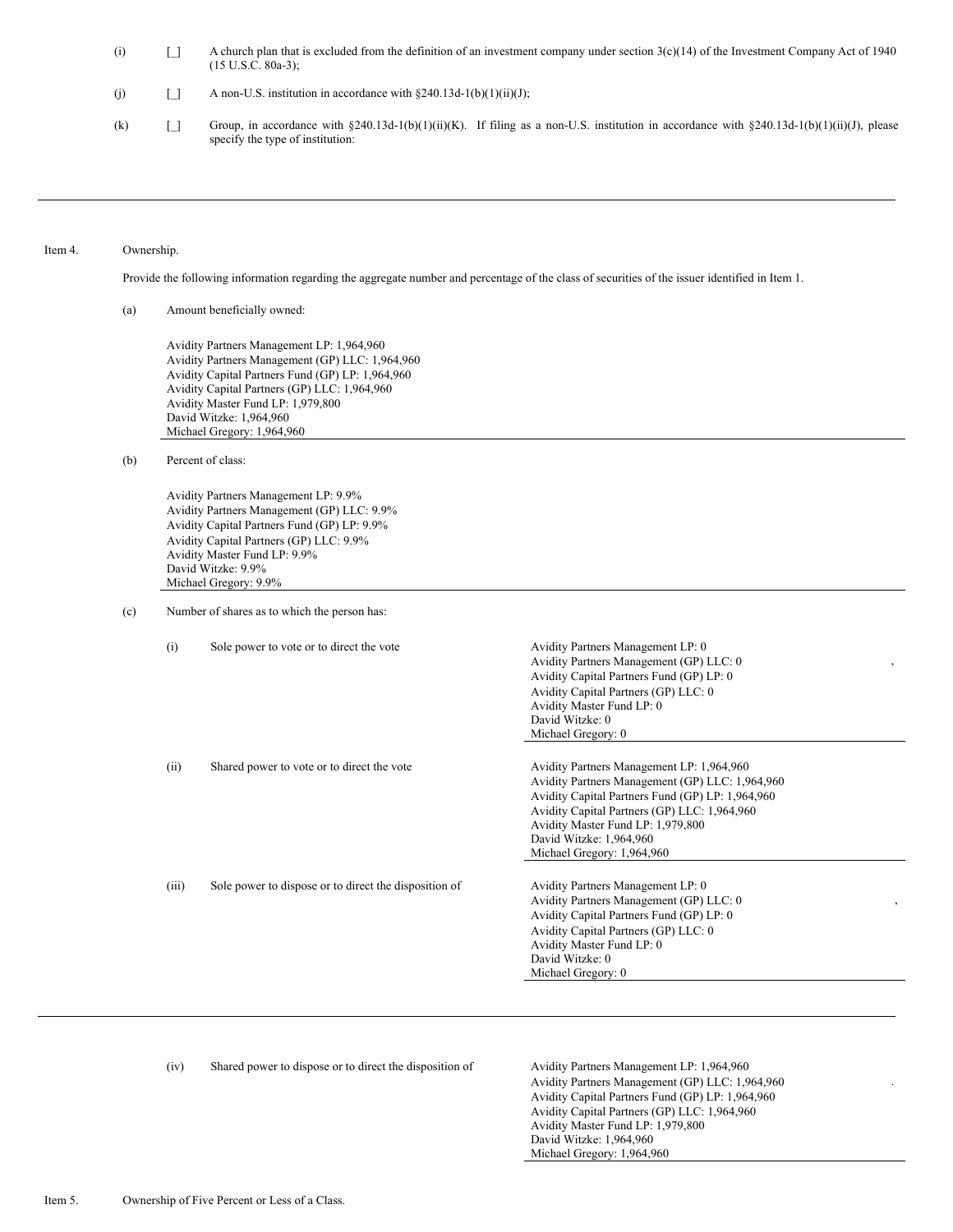If this statement is being filed to report the fact that as of the date hereof the reporting person has ceased to be the beneficial owner of more than five percent of the class of securities, check the following [\_\_].

|             | N/A                                                                                                                                                                                                                                                                                                                                                                                                                                                                                                                                                               |
|-------------|-------------------------------------------------------------------------------------------------------------------------------------------------------------------------------------------------------------------------------------------------------------------------------------------------------------------------------------------------------------------------------------------------------------------------------------------------------------------------------------------------------------------------------------------------------------------|
|             |                                                                                                                                                                                                                                                                                                                                                                                                                                                                                                                                                                   |
| Item 6.     | Ownership of More Than Five Percent on Behalf of Another Person.                                                                                                                                                                                                                                                                                                                                                                                                                                                                                                  |
|             | If any other person is known to have the right to receive or the power to direct the receipt of dividends from, or the proceeds from the sale of, such securities,<br>a statement to that effect should be included in response to this item and, if such interest relates to more than 5 percent of the class, such person should be<br>identified. A listing of the shareholders of an investment company registered under the Investment Company Act of 1940 or the beneficiaries of employee<br>benefit plan, pension fund or endowment fund is not required. |
|             | N/A                                                                                                                                                                                                                                                                                                                                                                                                                                                                                                                                                               |
| Item 7.     | Identification and Classification of the Subsidiary Which Acquired the Security Being Reported on by the Parent Holding Company or Control Person.                                                                                                                                                                                                                                                                                                                                                                                                                |
|             | If a parent holding company or control person has filed this schedule, pursuant to Rule $13d-1(b)(1)(ii)(G)$ , so indicate under Item 3(g) and attach an exhibit<br>stating the identity and the Item 3 classification of the relevant subsidiary. If a parent holding company or control person has filed this schedule pursuant to<br>Rule $13d-1(c)$ or Rule $13d-1(d)$ , attach an exhibit stating the identification of the relevant subsidiary.                                                                                                             |
|             | N/A                                                                                                                                                                                                                                                                                                                                                                                                                                                                                                                                                               |
|             |                                                                                                                                                                                                                                                                                                                                                                                                                                                                                                                                                                   |
| Item 8.     | Identification and Classification of Members of the Group.                                                                                                                                                                                                                                                                                                                                                                                                                                                                                                        |
|             | If a group has filed this schedule pursuant to §240.13d-1(b)(1)(ii)(J), so indicate under Item 3(j) and attach an exhibit stating the identity and Item 3<br>classification of each member of the group. If a group has filed this schedule pursuant to Rule $13d-1(c)$ or Rule $13d-1(d)$ , attach an exhibit stating the identity<br>of each member of the group.                                                                                                                                                                                               |
|             | N/A                                                                                                                                                                                                                                                                                                                                                                                                                                                                                                                                                               |
|             |                                                                                                                                                                                                                                                                                                                                                                                                                                                                                                                                                                   |
|             |                                                                                                                                                                                                                                                                                                                                                                                                                                                                                                                                                                   |
| Item 9.     | Notice of Dissolution of Group.                                                                                                                                                                                                                                                                                                                                                                                                                                                                                                                                   |
|             | Notice of dissolution of a group may be furnished as an exhibit stating the date of the dissolution and that all further filings with respect to transactions in the<br>security reported on will be filed, if required, by members of the group, in their individual capacity. See Item 5.                                                                                                                                                                                                                                                                       |
|             | N/A                                                                                                                                                                                                                                                                                                                                                                                                                                                                                                                                                               |
|             |                                                                                                                                                                                                                                                                                                                                                                                                                                                                                                                                                                   |
| Item $10$ . | Certification.                                                                                                                                                                                                                                                                                                                                                                                                                                                                                                                                                    |
|             | By signing below I certify that, to the best of my knowledge and belief, the securities referred to above acquired and are held in the ordinary course of business<br>and were not acquired and are not held for the purpose of or with the effect of changing or influencing the control of the issuer of the securities and were not<br>acquired and are not held in connection with or as a participant in any transaction having that purpose or effect, other than activities solely in connection with a<br>nomination under § 240.14a-11.                  |

#### SIGNATURE

After reasonable inquiry and to the best of my knowledge and belief, the undersigned certify that the information set forth in this statement is true, complete and correct.

February 16, 2021 (Date)

David Witzke Avidity Partners Management LP Avidity Partners Management (GP) LLC Avidity Capital Partners Fund (GP) LP Avidity Capital Partners (GP) LLC Avidity Master Fund LP

By: /s/ David Witzke